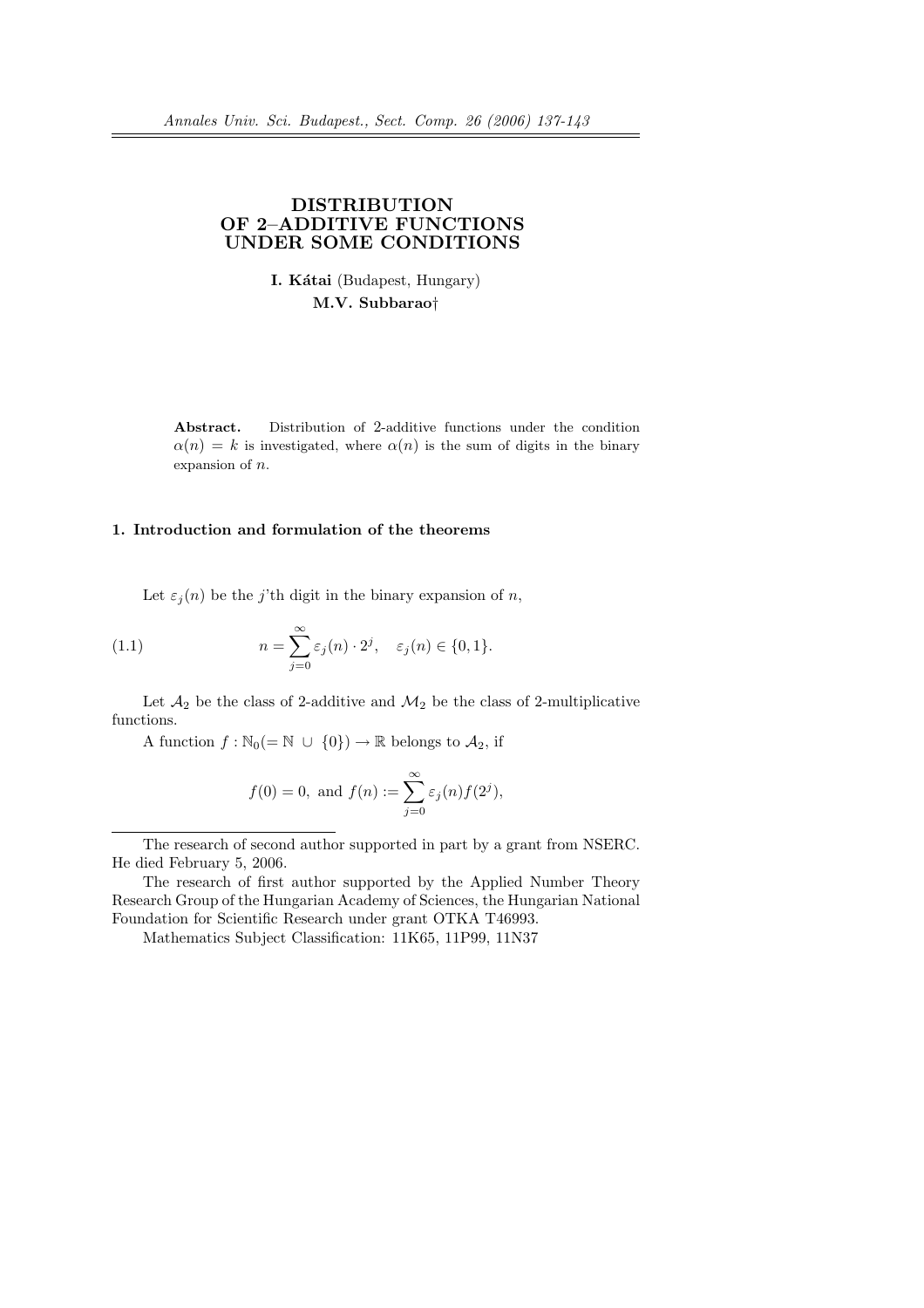and  $g : \mathbb{N}_0 \to \mathbb{C}$  belongs to  $\mathcal{M}_2$ , if

$$
g(0) = 1
$$
, and  $g(n) := \prod_{j=0}^{\infty} g(\varepsilon_j(n) \cdot 2^j)$ .

Let  $\overline{\mathcal{M}}_2$  be the set of those  $g \in \mathcal{M}_2$  for which additionally  $|g(n)| = 1$  ( $n \in$  $\in \mathbb{N}_0$ ) holds.

Let  $\alpha(n) = \sum_{n=1}^{\infty}$  $\sum_{j=0}$   $\varepsilon_j(n)$  be the so called "sum of digits" function.

Let

$$
\mathcal{E}_{N,k} = \{n < 2^N \mid \alpha(n) = k\}, \text{ and}
$$
\n
$$
\eta = \eta_{N,k} = \frac{k}{N}.
$$

Here we continue our work [1].

**Theorem 1.** Let  $g \in \overline{\mathcal{M}}_2$  be such a function for which

(1.2) 
$$
\sum_{j=0}^{\infty} (1 - g(2^{j}))
$$

is convergent. Let

(1.3) 
$$
M_{\eta} := \prod_{j=0}^{\infty} ((1 - \eta) + g(2^{j})\eta).
$$

Let  $\delta > 0$  be a constant. Then

$$
\max_{\delta \le \frac{k}{N} \le 1-\delta} \left| \frac{1}{\binom{N}{k}} \sum_{n \in \mathcal{E}_{N,k}} g(n) - M_{\eta_{N,k}} \right| \to 0 \quad (N \to \infty).
$$

**Theorem 2.** Let  $f \in \mathcal{A}_2$  such that  $\sum f(2^j)$ ,  $\sum f^2(2^j)$  are convergent. Let  $\varphi_{\eta}(\tau)$  be the characteristic function of  $\Theta = \xi_0 + \overline{\xi_1} + \ldots$ , where  $\xi_0, \xi_1, \ldots$ are independent random variables,

$$
P(\xi_{\nu} = 0) = 1 - \eta, \quad P(\xi_{\nu} = f(2^{\nu})) = \eta.
$$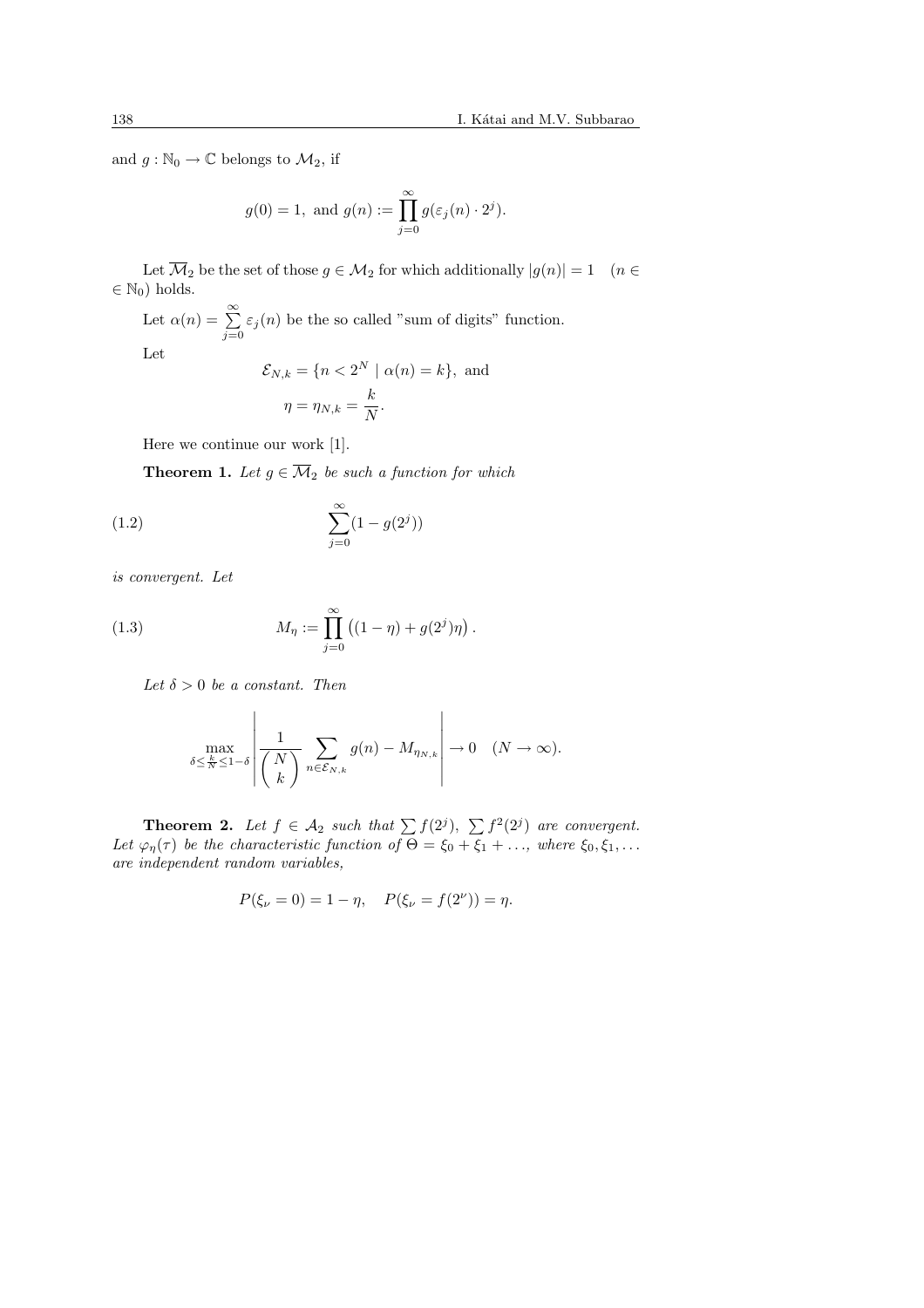Thus

$$
\varphi_{\eta}(\tau) = \prod_{j=0}^{\infty} \left( (1 - \eta) + \eta \cdot e^{i\tau f(2^j)} \right).
$$

Let  $F_{\eta}(y)$  be the distribution function of  $\Theta$ . Then

$$
\max_{\delta \leq \frac{k}{N} \leq 1-\delta} \sup_{y \in \mathbb{R}} \left| \frac{1}{\binom{N}{k}} \# \left\{ n \in \mathcal{E}_{N,k}, \ f(n) < y \right\} - F_{\eta}(y) \right| \to 0 \quad (N \to \infty).
$$

 $\overline{a}$ 

Here  $\delta > 0$  is an arbitrary small constant.

Theorem 3. Let  $f \in \mathcal{A}_2$ ,  $f(2^j) = O(1)$ . Let  $A_N = \sum_{n=1}^{N-1}$  $j=0$  $f(2^j)$ ,  $m_N(\eta) :=$  $:= \eta A_N$ .

$$
\sigma_N^2(\eta) = (1 - \eta)\eta \sum_{j=0}^{N-1} \left( f(2^j) - \frac{A_N}{N} \right)^2
$$

 $\eta \in [\delta, (1-\delta)], \delta > 0$  be a constant. Assume that  $\sigma_N^2$  $(1)$ 2  $\tilde{a}$  $\rightarrow \infty \quad (N \rightarrow \infty)$ . Then  $\lim_{N \to \infty} \sup_{\frac{k}{N} \in [\delta, 1-\delta]}$ sup y∈R  $\overline{a}$ ¯ ¯ ¯ ¯ ¯ ¯ ¯  $\frac{1}{\sqrt{1}}$ N  $\overline{+}$ #  $\overline{\phantom{a}}$  $n \in \mathcal{E}_{N,k}$  $\begin{array}{c}\n\hline\n\end{array}$  $f(n) - m_N$  $\left(\frac{k}{N}\right)$ ¢  $\sigma_N$  $rac{k}{\left(\frac{k}{N}\right)}$  $\left\{\frac{k}{N}\right\}$  <  $y\left\}$  -  $\Phi(y)$ 

k

The proof of this last theorem is very similar to the proof of Theorem 3 in 
$$
[1]
$$
, so we omit it.

#### 2. Proof of Theorem 1 and 2

It is enough to prove Theorem 1. Theorem 2 follows hence, if we consider  $g_{\tau}(n) = e^{i\tau f(n)}$  and apply Theorem 1.

The proof is almost the same as that of Theorem 2 in [1].

 $\overline{a}$ 

**↑**  $= 0.$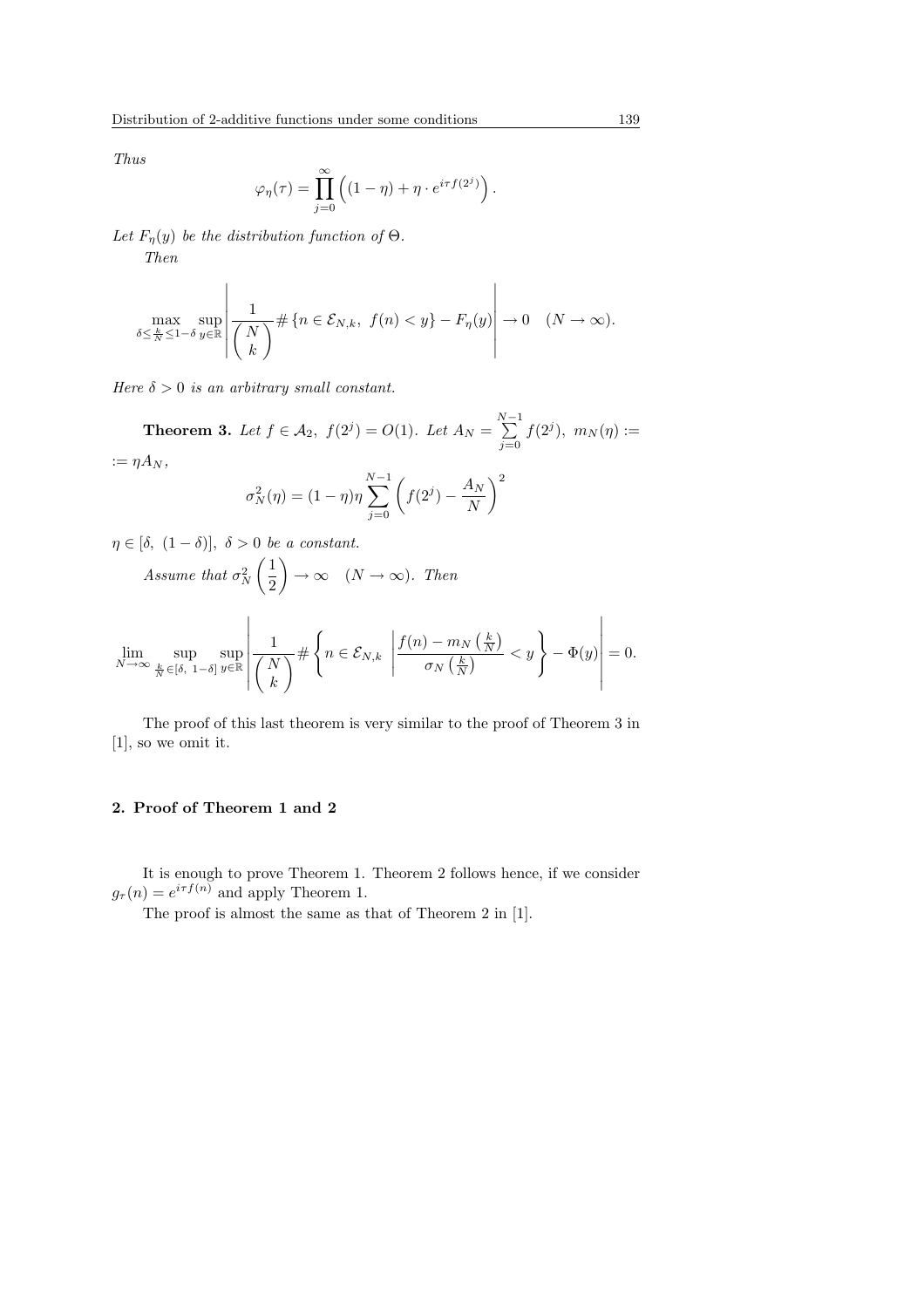Let M be a large fixed integer, arg  $g(2^j) = h(2^j)$ ,  $h(2^j) \in [-\pi, \pi]$ . From (1.2) we obtain that

$$
\sum |1 - g(2^{j})|^2 \asymp \sum h^2(2^{j}) < \infty,
$$

and that  $\sum h(2^j)$  is convergent. Thus  $g(2^j) \to 1 \quad (j \to \infty)$ . Let h be defined on  $\mathbb{N}_0$  as a 2-additive function. Then  $g(n) = e^{ih(n)}$ .

Let

$$
g_M(n) = \prod_{j=0}^{M-1} g(\varepsilon_j(n) \cdot 2^j), \quad h_M(n) = \sum_{j=0}^{M-1} h(\varepsilon_j(n) \cdot 2^j),
$$

$$
h_M^*(n) = \sum_{j=M}^{N-1} h(\varepsilon_j(n) \cdot 2^j).
$$

We have

$$
\frac{1}{\binom{N}{k}} \sum_{n \in \mathcal{E}_{N,k}} h_M^*(n) = \sum_{j=M}^{N-1} h(2^j) \cdot \frac{\binom{N-1}{k-1}}{\binom{N}{k}},
$$
\n
$$
\frac{1}{\binom{N}{k}} \sum_{n \in \mathcal{E}_{N,k}} h_M^{*2}(n) = \sum_{j=M}^{N-1} h^2(2^j) \frac{\binom{N-1}{k-1}}{\binom{N}{k}} + \sum_{\substack{i_1 \neq i_2\\M \leq i_1, i_2 \leq N-1}} \frac{\binom{N-2}{k-2}}{\binom{N}{k}} h(2^{i_1}) h(2^{i_2}).
$$

Furthermore

$$
\frac{\binom{N-1}{k-1}}{\binom{N}{k}} = \frac{k}{N} = \eta, \quad \frac{\binom{N-2}{k-2}}{\binom{N}{k}} = \frac{k(k-1)}{N(N-1)} = \eta^2 \left( 1 + O\left(\frac{1}{N}\right) \right).
$$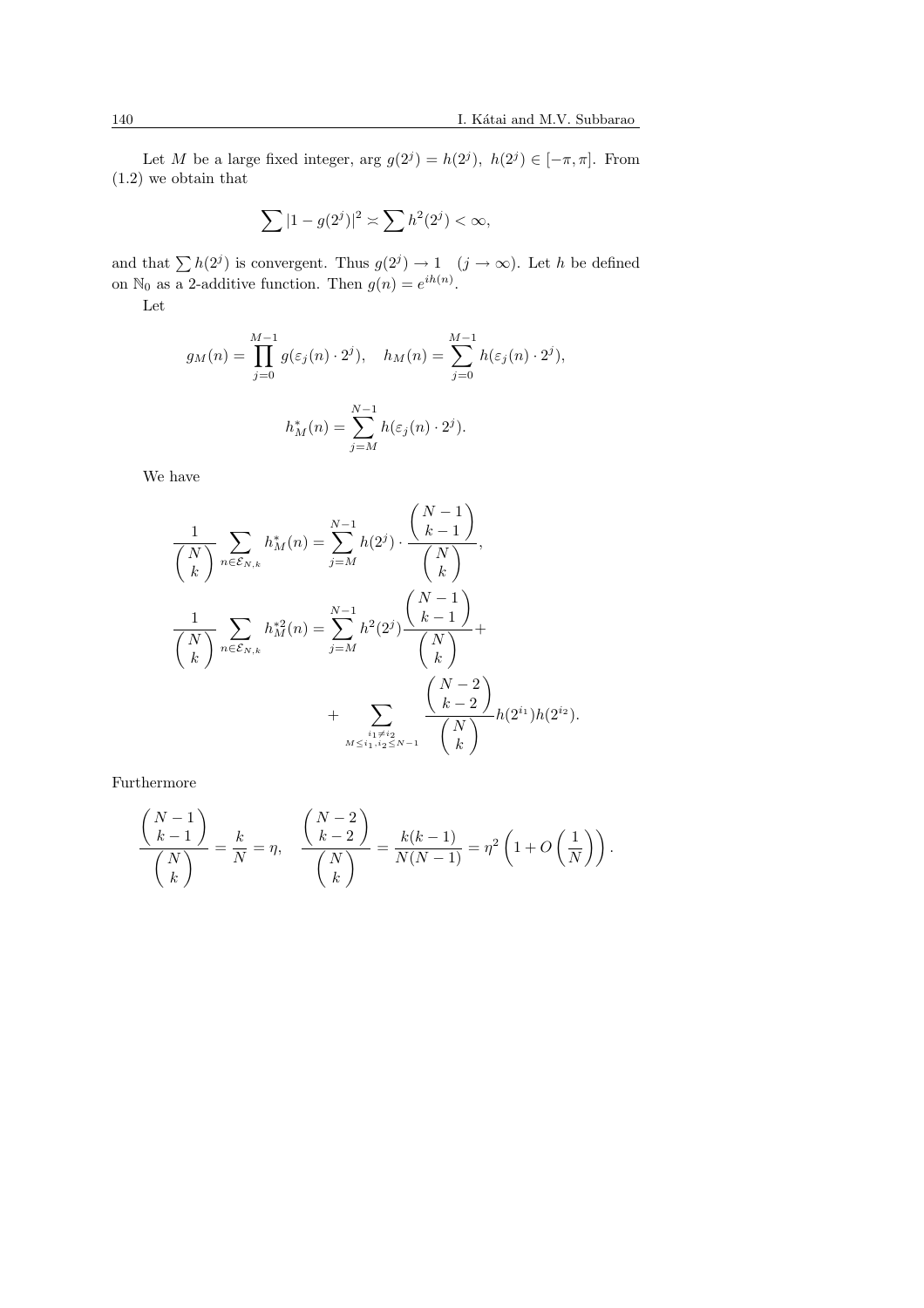Hence we obtain that

$$
\frac{1}{\binom{N}{k}} \sum_{n \in \mathcal{E}_{N,k}} \left( h_M^*(n) - \eta \sum_{j=M}^{N-1} h(2^j) \right)^2 \ll_{\eta} \sum_{j=M}^{N-1} h^2(2^j) + \\ + \frac{1}{N} \sum_{M \le i, j \le N-1} |h(2^i)| \cdot |h(2^j)|.
$$

The right hand side tends to zero as  $M \to \infty$ . It implies that

$$
\limsup_{N \to \infty} \max_{\delta \le \frac{k}{N} \le 1-\delta} \frac{1}{\binom{N}{k}} \left| \sum_{n \in V_{N,k}} (g(n) - g_M(n)) \right| = \Delta(M) \to 0 \text{ as } M \to \infty.
$$

To estimate  $\frac{1}{\sqrt{2}}$ N k  $\overline{P}$  $n<sub>2</sub>$ <sup>N</sup>  $g_M(n)$ , we write each  $n \in \mathcal{E}_{N,k}$  as  $n = t + q^M m$ .

For a fixed  $t, n \in \mathcal{E}_{N,k}$  if and only if  $m \in \mathcal{E}_{N-M, k-\alpha(t)}$ , thus

$$
\frac{1}{\binom{N}{k}} \sum_{n < 2^N} g_M(n) = \sum_{t=0}^{2^M - 1} g(t) \cdot \frac{\binom{N - M}{k - \alpha(t)}}{\binom{N}{k}} =
$$
\n
$$
= \sum_{t=0}^{2^M - 1} g(t) \left(\frac{\eta}{1 - \eta}\right)^{\alpha(t)} \cdot (1 - \eta)^M (1 + o_N(1)) =
$$
\n
$$
= (1 + o_N(1))(1 - \eta)^M \sum_{t=0}^{2^M - 1} g(t) \left(\frac{\eta}{1 - \eta}\right)^{\alpha(t)} =
$$
\n
$$
= (1 + o_N(1))(1 - \eta)^M \prod_{j=0}^{M-1} \left(1 + g(2^j) \frac{\eta}{1 - \eta}\right) =
$$
\n
$$
= (1 + o_N(1)) \prod_{j=0}^{M-1} ((1 - \eta) + g(2^j)\eta).
$$

The relation is uniform as  $\frac{k}{N} \in [\delta, 1-\delta]$ . Hence the theorem is immediate.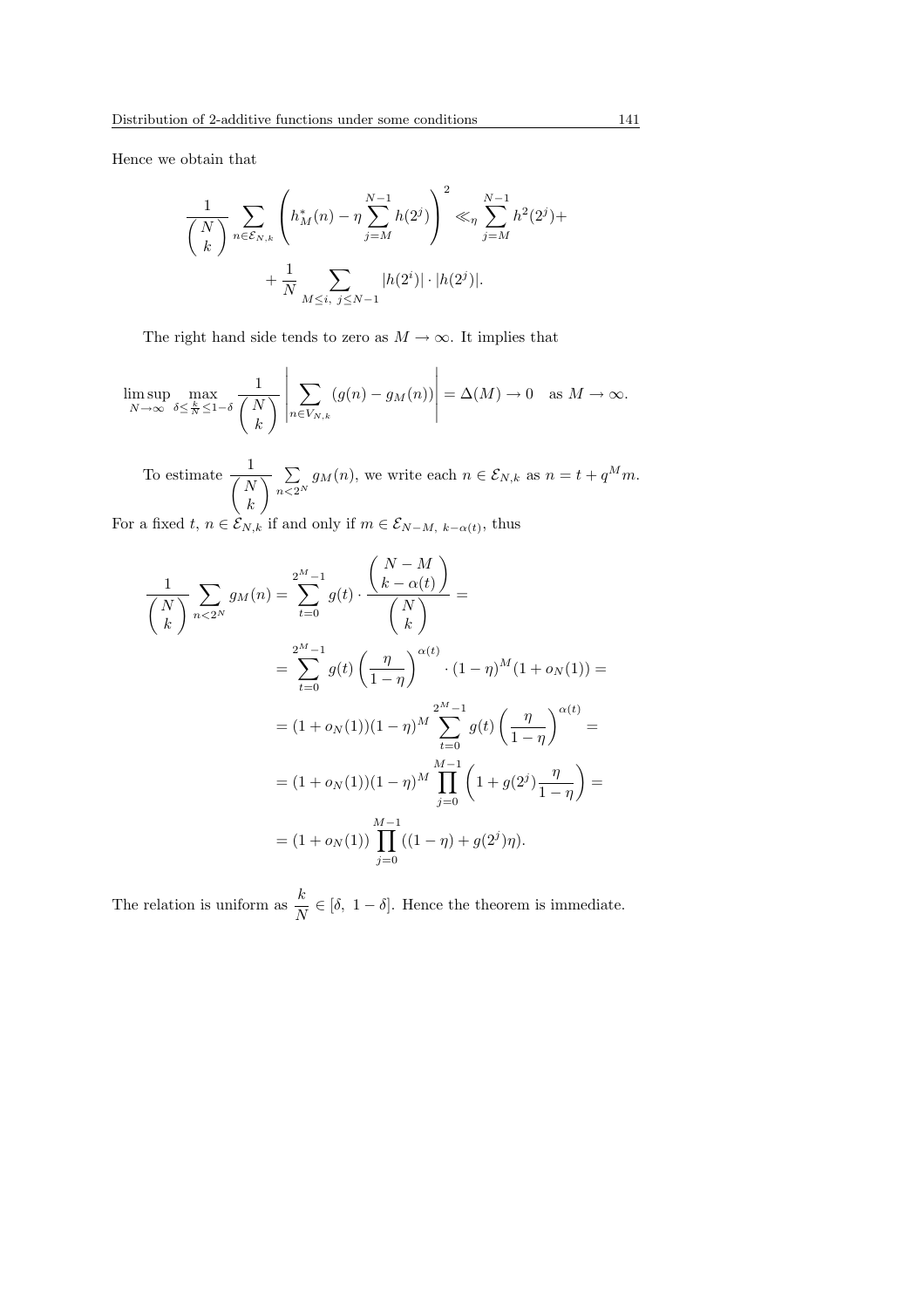$\overline{a}$ 

#### 3. Final remarks

We can prove the following assertions.

**Theorem 4.** Let  $g \in \overline{\mathcal{M}}_2$ ,  $\delta > 0$  and assume that there is a sequence  $k_N = k$  such that

$$
\frac{1}{\binom{N}{k}} \sum_{n \in \mathcal{E}_{N,k}} g(n) - M_{\eta_{N,k}} \to 0 \quad as \quad N \to \infty, \ k = k_N.
$$

Then (1.2) is convergent.

**Theorem 5.** Let  $f \in A_2$ ,  $\delta > 0$ , and assume that for a suitable sequence  $k = k_N$  such that  $\eta \in (\delta, 1 - \delta)$  we have

$$
\sup_{y \in \mathbb{R}} \left| \frac{1}{\binom{N}{k}} \# \left\{ n \in \mathcal{E}_{N,k} , f(n) < y \right\} - F_{\eta_{N,k}}(y) \right| \to 0
$$

as  $N \to \infty$ ,  $k = k_N$ . Then the series'  $\sum f(2^j)$ ,  $\sum f^2(2^j)$  are convergent.

We shall prove these assertions in more general form in a subsequent paper.

### Reference

[1] Kátai I. and Subbarao M.V., Distribution of additive and  $q$ -additive functions under some conditions, Publ. Math. Debrecen, 64 (2004), 167- 187.

(Received March 20, 2006)